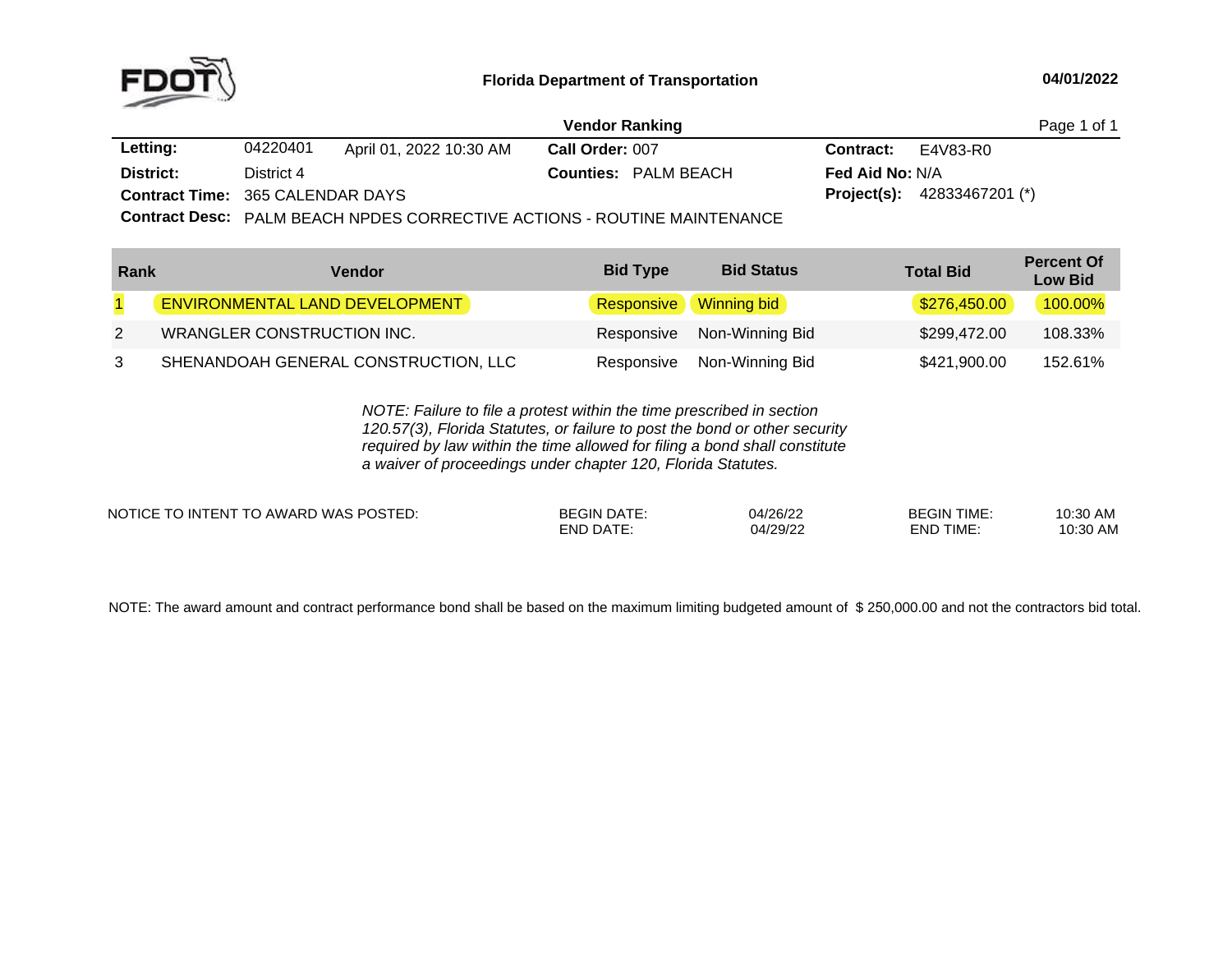

## **04/01/2022**

## **Tabulation**

Page 1 of 3

| <b>Letting:</b>                         | 04220401   | April 01, 2022 | Call Order: 007  |            | <b>Contract:</b>       | E4V83-R0                             |
|-----------------------------------------|------------|----------------|------------------|------------|------------------------|--------------------------------------|
| District:                               | District 4 |                | <b>Counties:</b> | PALM BEACH | <b>Fed Aid No: N/A</b> |                                      |
| <b>Contract Time: 365 CALENDAR DAYS</b> |            |                |                  |            |                        | <b>Project(s):</b> $42833467201$ (*) |

## PALM BEACH NPDES CORRECTIVE ACTIONS - ROUTINE MAINTENANCE **Contract Descr:**

The Work under this Contract consists of providing all labor, equipment, materials and incidentals necessary to clean, inspect, video and map (by using GPS coordinates) the storm water system in Palm Beach County.

MAXIMUM LIMITING CONTRACT: The award amount and contract performance bond shall be based on maximum limiting<br>budgeted amount of \$250,000,00 and pot the contractors bid total budgeted amount of \$250,000.00 and not the contractors bid total.

PERFORMANCE BOND: <sup>A</sup> Contract / Performance bond is required for this project.

GENERAL LIABILITY: The limits of coverage shall not be less than \$1,000,000 for each occurrence and not less than a<br>An access to all that \$5,000,000 annual general aggregate, inclusive of amounts provided by an umbrella or excess policy. The limits of coverage described herein shall apply fully to the work or operations performed under the Contract, and may not be shared with or diminished by claims unrelated to the contract. The policy/ies and coverage described herein may be subject to <sup>a</sup> deductible. Pay all deductibles as required by the policy. No policy/ies or coverage described herein may contain or be subject to <sup>a</sup> Retention or <sup>a</sup> Self-Insured Retention.

|                      | Line No / Item ID<br><b>Item Description</b> | <b>Alternate</b>                    | Quantity<br><b>Units</b> | (1) ENVIRONMENTAL LAND<br><b>DEVELOPMENT</b> |                   | (2) WRANGLER<br><b>CONSTRUCTION INC.</b> |                   |                   | (3) SHENANDOAH GENERAL<br><b>CONSTRUCTION, LLC</b> |
|----------------------|----------------------------------------------|-------------------------------------|--------------------------|----------------------------------------------|-------------------|------------------------------------------|-------------------|-------------------|----------------------------------------------------|
|                      | () indicates item is bid as Lump Sum         |                                     |                          | <b>Unit Price</b>                            | <b>Ext Amount</b> | <b>Unit Price</b>                        | <b>Ext Amount</b> | <b>Unit Price</b> | <b>Ext Amount</b>                                  |
|                      | <b>SECTION:</b>                              | 0001                                |                          | (CLEAN DRAINAGE STRUCTURES (LF               |                   |                                          |                   |                   |                                                    |
| 0005<br>(MECHANICAL) | E425 73 1                                    | <b>CLEANING MANHOLES AND INLETS</b> | 150.000<br>EA            | 150.00000                                    | 22,500.00         | 157.50000                                | 23,625.00         | 100.00000         | 15,000.00                                          |
| 0010                 | E430 94 1<br>DESILT PIPE, 0 to 24"           |                                     | 14,000.000<br>LF         | 3.00000                                      | 42,000.00         | 3.46000                                  | 48,440.00         | 5.00000           | 70,000.00                                          |
| 0015                 | E430 94 2<br>DESILT PIPE, 25-36"             |                                     | 9,000.000<br>LF          | 5.00000                                      | 45,000.00         | 3.78000                                  | 34,020.00         | 8.00000           | 72,000.00                                          |
| 0020                 | E430 94 3<br>DESILT PIPE, 37-48"             |                                     | 8,500.000<br>LF          | 5.50000                                      | 46,750.00         | 4.41000                                  | 37,485.00         | 11.00000          | 93,500.00                                          |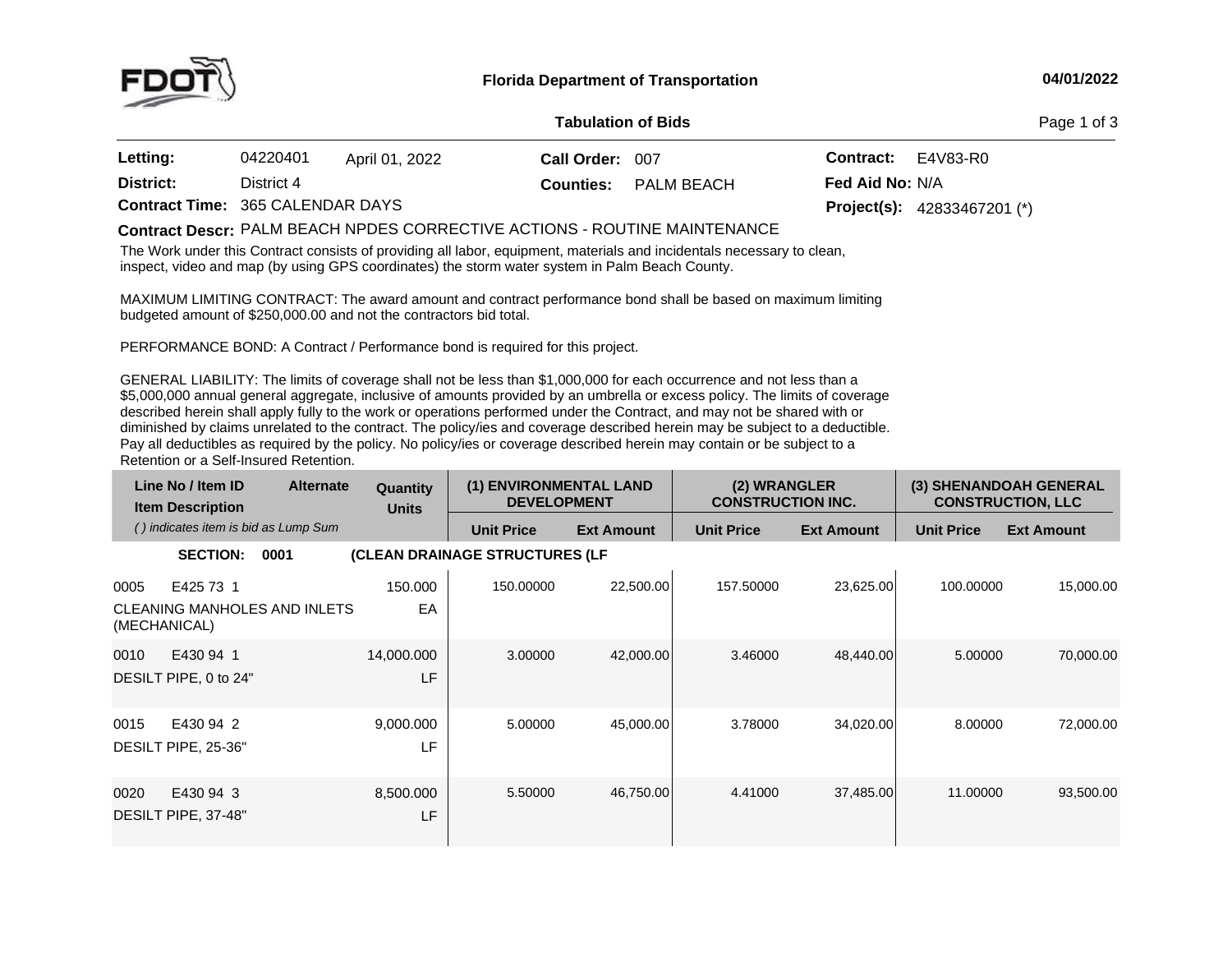

**Tabulation**

Page 2 of 3

| Letting:        |                                              | 04220401                                                      | April 01, 2022                |                                              | Call Order: 007   |                                          | Contract:         | E4V83-R0          |                                                    |
|-----------------|----------------------------------------------|---------------------------------------------------------------|-------------------------------|----------------------------------------------|-------------------|------------------------------------------|-------------------|-------------------|----------------------------------------------------|
|                 | Line No / Item ID<br><b>Item Description</b> | <b>Alternate</b>                                              | Quantity<br><b>Units</b>      | (1) ENVIRONMENTAL LAND<br><b>DEVELOPMENT</b> |                   | (2) WRANGLER<br><b>CONSTRUCTION INC.</b> |                   |                   | (3) SHENANDOAH GENERAL<br><b>CONSTRUCTION, LLC</b> |
|                 |                                              | () indicates item is bid as Lump Sum                          |                               | <b>Unit Price</b>                            | <b>Ext Amount</b> | <b>Unit Price</b>                        | <b>Ext Amount</b> | <b>Unit Price</b> | <b>Ext Amount</b>                                  |
|                 | <b>SECTION:</b>                              | 0001                                                          |                               | (CLEAN DRAINAGE STRUCTURES (LF               |                   |                                          |                   |                   |                                                    |
| 0025            | E430 94 4<br>DESILT PIPE, 49-60"             |                                                               | 4,900.000<br>LF               | 8.00000                                      | 39,200.00         | 7.12000                                  | 34,888.00         | 18.00000          | 88,200.00                                          |
| 0030            | E430 94 5<br>DESILT PIPE, 61" OR GREATER     |                                                               | 1,000.000<br>LF               | 12.00000                                     | 12,000.00         | 8.13000                                  | 8,130.00          | 28,00000          | 28,000.00                                          |
| 0035<br>CAMERA) | E432 4                                       | STORM SEWER INSPECTION (VIDEO                                 | 27,600.000<br>LF              | 2.50000                                      | 69,000.00         | 4.09000                                  | 112,884.00        | 2.00000           | 55,200.00                                          |
|                 |                                              | 0001 CLEAN DRAINAGE Section Totals:<br><b>STRUCTURES (LF)</b> |                               |                                              | \$276,450.00      |                                          | \$299,472.00      |                   | \$421,900.00                                       |
|                 |                                              |                                                               | <b>Contract Grand Totals:</b> |                                              | \$276,450.00      |                                          | \$299,472.00      |                   | 421,900.00                                         |